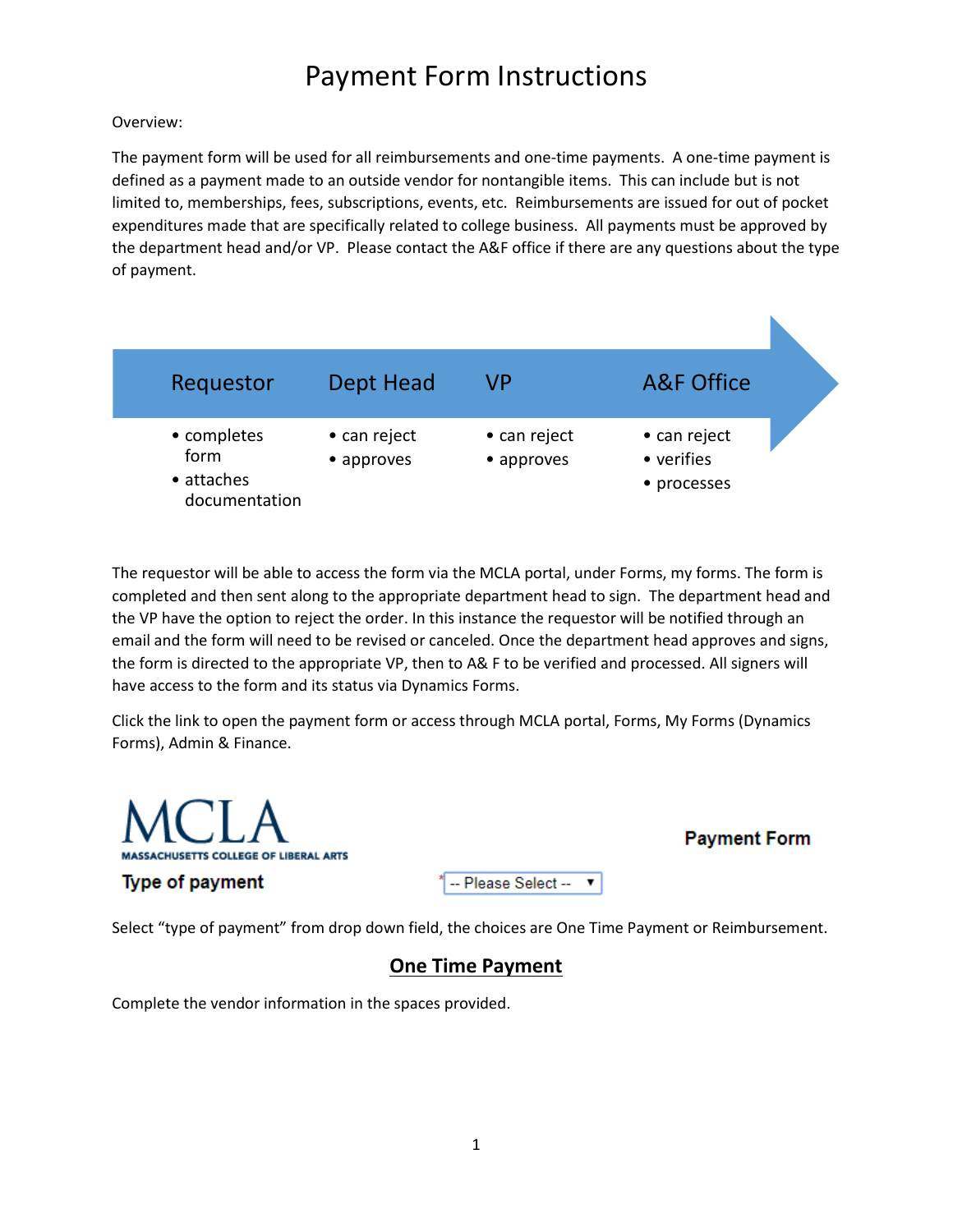| <b>MASSACHUSETTS COLLEGE OF LIBERAL ARTS</b> |                    | <b>Payment Form</b> |                                  |                   |
|----------------------------------------------|--------------------|---------------------|----------------------------------|-------------------|
| Type of payment                              | One Time Payment ▼ |                     |                                  |                   |
| Vendor<br>Name:                              |                    |                     | Vendor Code:                     |                   |
| Vendor<br>Address:                           |                    |                     | Vendor Phone #:                  |                   |
| City:                                        |                    | State:              | <sup>*</sup> -- Please Select -- | $\mathbf{v}$ Zip' |

Enter a brief description of the purchase including the justification. An invoice or request for payment must be attached in order to process payment to an outside vendor. The document(s) may be uploaded by clicking the "number of documents" drop down, up to 5 documents may be attached.

| <b>Description</b>     |                                                                                     |  |
|------------------------|-------------------------------------------------------------------------------------|--|
|                        |                                                                                     |  |
|                        |                                                                                     |  |
|                        |                                                                                     |  |
|                        | *Invoice or request for payment must be attached for all one time payment requests. |  |
| Number of Documents 11 |                                                                                     |  |
| Upload document(s):    | Choose File No file chosen                                                          |  |
|                        | Files over 25 MB will not be accepted                                               |  |

Next choose the number of accounts by which the purchase will be funded. Up to 3 accounts may be selected. Be sure to fill in the amount for each funding line selected. If there are any questions on account codes please contact the Admin & Finance office.

|      | How many accounts will be used? * 1 |        |          |        |
|------|-------------------------------------|--------|----------|--------|
| Fund | Department SubObi                   | Object | Category | Amount |
|      |                                     |        |          |        |

Select the appropriate Department Head using the drop down. Then click to sign as the requestor. (if you are the department head, you'll need to select yourself and sign again as department head). Click Submit Form button at the bottom of the form. The payment form is now routed to the Department Head for signature. If the payment requires a VP signature, the department head will select the VP Signature needed and route the form to the appropriate VP.

Choose your department chairperson or department head:

| ×  | -- Please Select --    |      |  |
|----|------------------------|------|--|
|    | Requester's Signature: |      |  |
| ×. |                        |      |  |
|    | (click to sign)        |      |  |
|    |                        |      |  |
|    | Signature              | Date |  |

Submit Form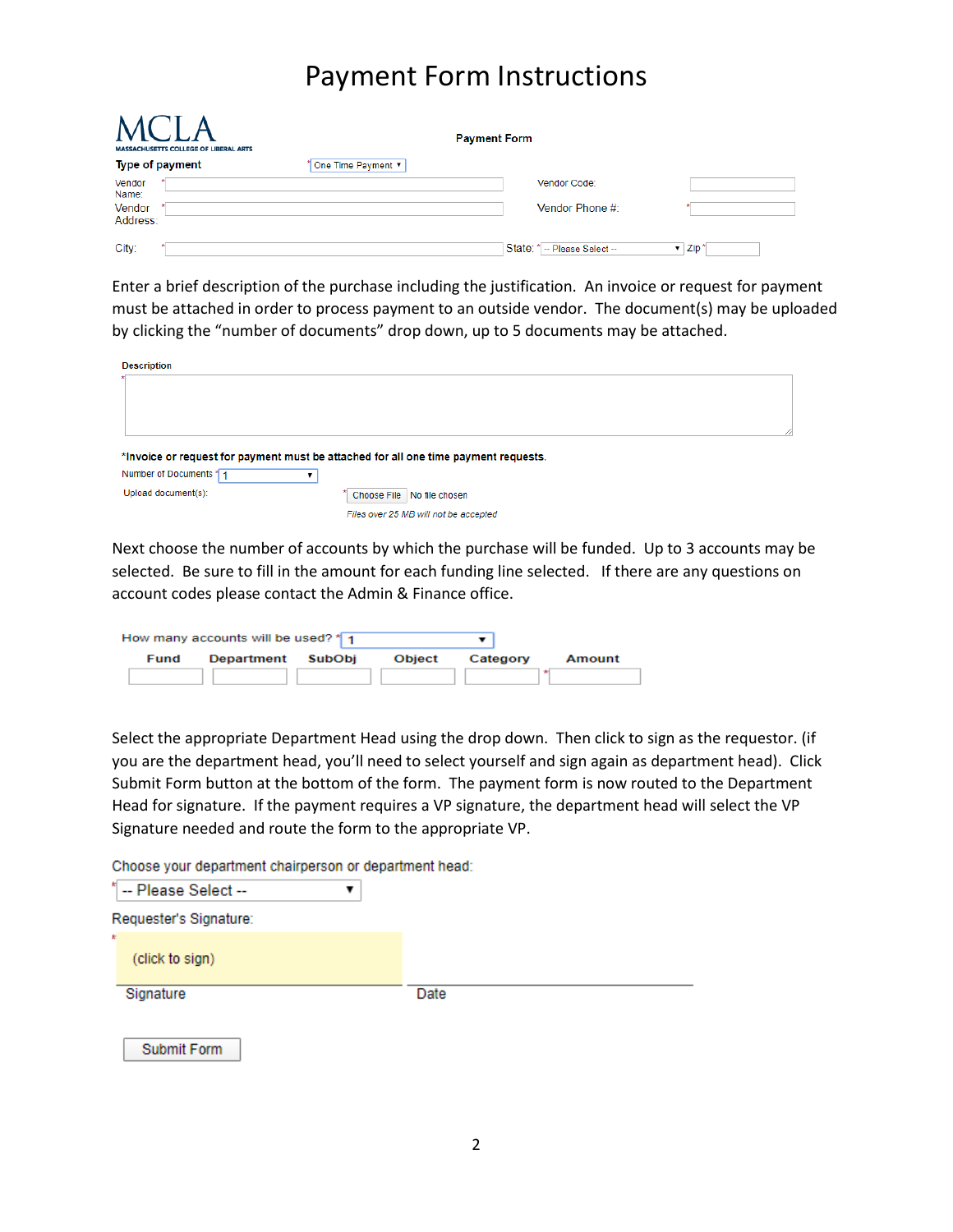### **Reimbursement**

Choose whether you are filling out the form for yourself or someone else. When selecting someone else, that person will receive an email to sign as the payee.

| MCLA<br><b>MASSACHUSETTS COLLEGE OF LIBERAL ARTS</b>        |                   | <b>Payment Form</b> |
|-------------------------------------------------------------|-------------------|---------------------|
| Type of payment                                             | Reimbursement     |                     |
| Are you filling out this form for yourself or someone else? | $\star$<br>For me |                     |
|                                                             | Faculty/Staff     |                     |

When you click "for me" your information populates in the appropriate fields. When you choose for "Faculty/Staff", please choose from the drop down the employee for which the reimbursement is being processed.

> Faculty/Staff Name -- Please Select --▼

Enter a brief description of the reimbursement including the justification. Then list out the actual expenditures including the amounts.

**Description** 

#### **Actual Expenses**

| List all expenses : | <b>Amount:</b> |
|---------------------|----------------|
|                     |                |
|                     |                |
| $\,$                |                |
|                     |                |
|                     |                |
| $\sim$              |                |
|                     |                |

The form will calculate the total of the actual expenses in the "Total Request" box.

**Total Request:**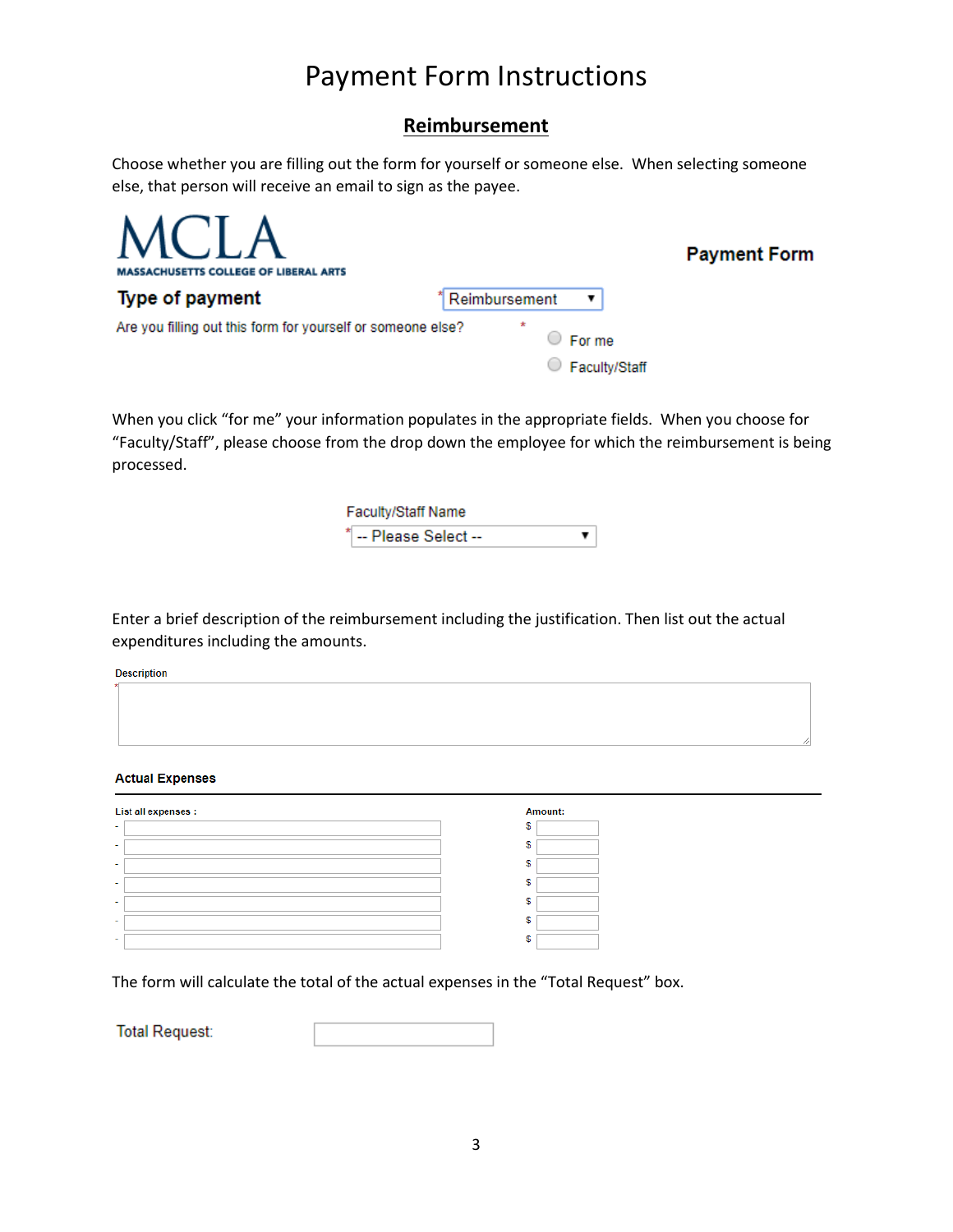You have the option of uploading documentation to support the reimbursement by clicking the number of documents, then clicking the upload file button. However, you **must** send the *original paid receipts* to Melissa Maxon, Admin & Finance in order to guarantee your reimbursement.

#### \*Paid receipts must be sent to Admin & Finance office in order to guarantee reimbursement for all expenses.

| Number of Documents 11 |                                       |
|------------------------|---------------------------------------|
| Upload document(s):    | * Choose File No file chosen          |
|                        | Files over 25 MB will not be accepted |

Next choose the number of accounts by which the purchase will be funded. Up to 3 accounts may be selected. Be sure to fill in the amount for each funding line selected. If there are any questions on account codes please contact the Admin & Finance office.

|      | How many accounts will be used? * 1 |               |          |        |
|------|-------------------------------------|---------------|----------|--------|
| Fund | Department SubObi                   | <b>Object</b> | Category | Amount |
|      |                                     |               |          |        |

Select the appropriate Department Head using the drop down. Then click to sign as the requestor. (if you are the department head, you'll need to select yourself and sign again as department head). Click Submit Form button at the bottom of the form. The payment form is now routed to the Department Head for signature. If the payment requires a VP signature, the department head will select the VP Signature needed and route the form to the appropriate VP.

Choose your department chairperson or department head:

| ×.<br>-- Please Select -- |      |
|---------------------------|------|
| Requester's Signature:    |      |
| ×.<br>(click to sign)     |      |
| Signature                 | Date |

## Submit Form

#### **Department Head Instructions for both types of payment:**

You will receive an email asking for your approval for a payment from **mcla-forms@mcla.edu**. Click the link or access the forms in the portal. Please take this opportunity to look at the request, be sure the amount, account code, and purpose is appropriate. You have the option to reject the request by clicking the button at the bottom. If the request is rejected you will be prompted to complete an email back to the previous office (the requestor) stating the reasons for the rejection. The requestor will need to make the necessary corrections and resend to Department Head for signature. If the request is approved, then sign as the department head and choose if the request requires VP/PRES signature, then choose the appropriate VP. Click submit.